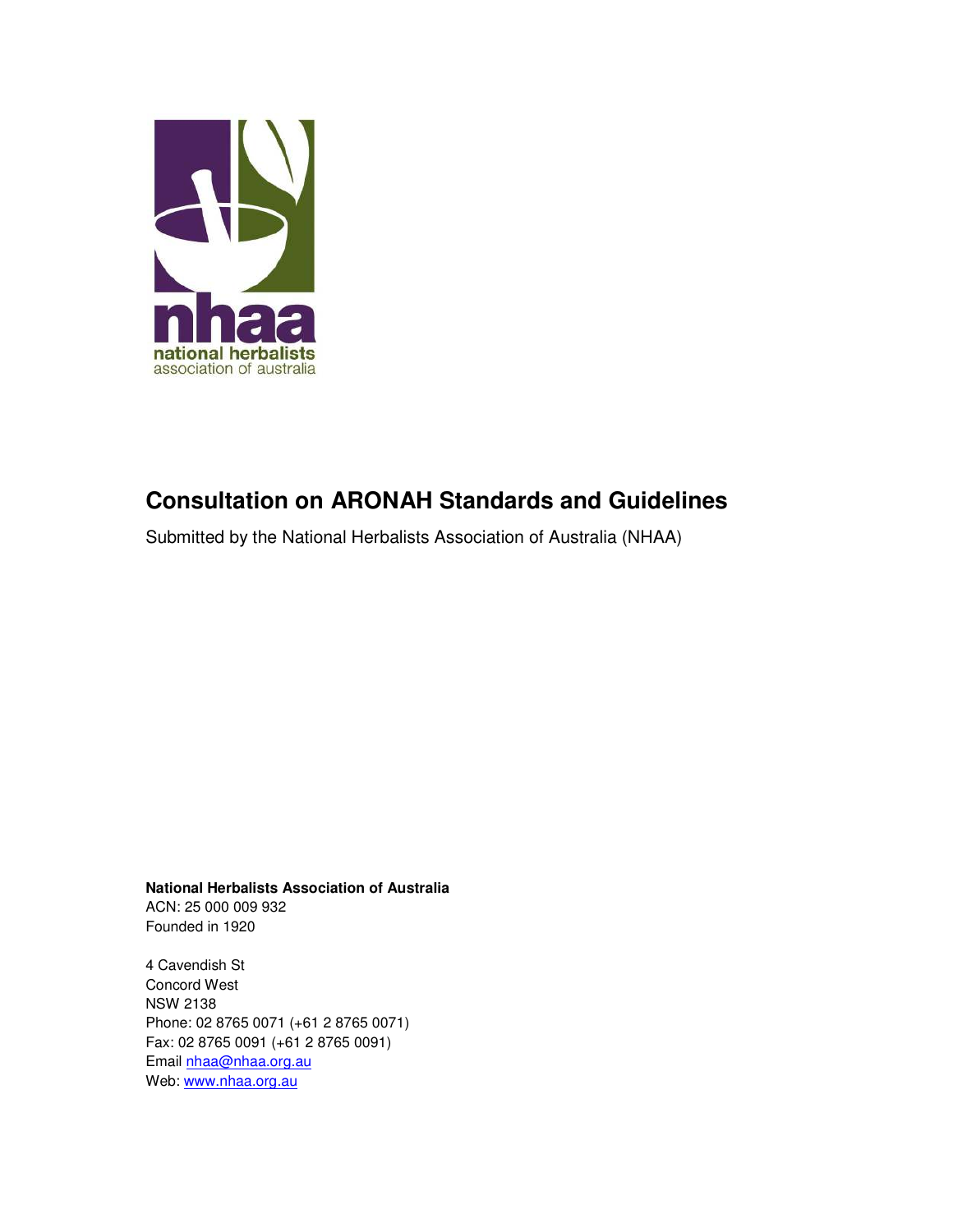

# **Table of Contents**

| <b>Executive Summary</b>                                                        | 3  |
|---------------------------------------------------------------------------------|----|
| Background and scope                                                            | 3  |
| Recommendations                                                                 | 3  |
| <b>About the NHAA</b>                                                           | 4  |
| <b>NHAA responses</b>                                                           | 6  |
| <b>Proof of Identity Requirements</b>                                           | 6  |
| Criminal History Skills Register Standard                                       | 7  |
| English Language proficiency guidelines                                         | 8  |
| Code of Conduct                                                                 | 9  |
| Guidelines for Advertising of Naturopathic and Western herbal medicine services | 11 |
| Professional Indemnity Insurance Register Standard                              | 12 |
| Guidelines for continuing professional development                              | 13 |
| Guidelines on patient record keeping                                            | 14 |
| Recency of practice guidelines                                                  | 15 |
| <b>Appendices</b>                                                               | 16 |
| Appendix 1 - NHAA constitution                                                  | 16 |
| Appendix 2 - NHAA Code of Ethics and Standards of Practice                      | 16 |
| Appendix 3 - NHAA Continuing Professional Education Guide                       | 16 |
| Appendix 4 - NHAA Continuing Professional Education Diary                       | 16 |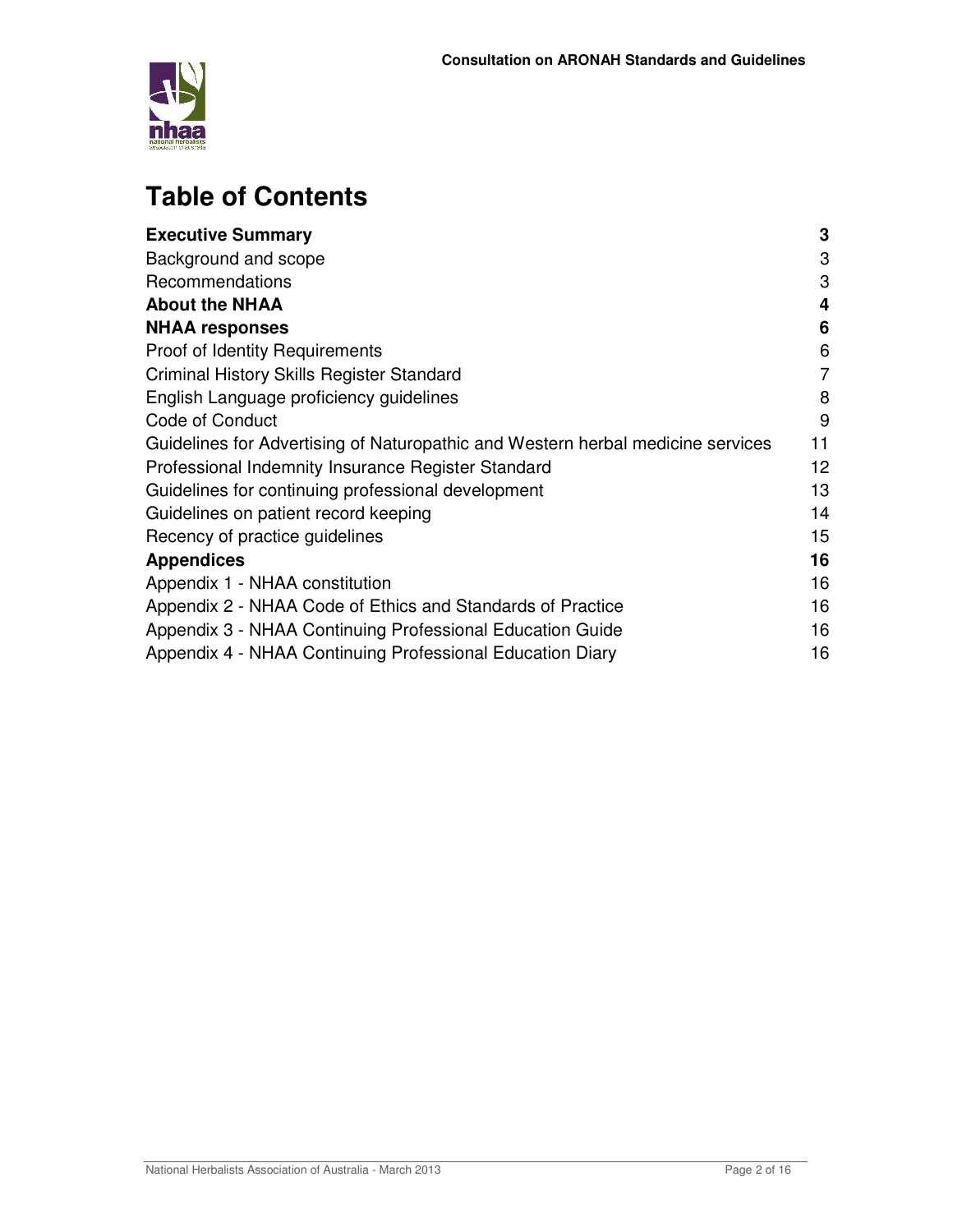

# **Executive Summary**

**Background and scope** 

The purpose of this submission is to evaluate and comment on the proposed ARONAH Standards and Guidelines. The NHAA supports the development and progression of ARONAH and feels that these standards and guidelines are positive steps towards the registration of the profession.

This document has been prepared by the National Herbalists Association of Australia (NHAA), which has represented the interests of professional western herbal medicine (WHM) practitioners and naturopaths in Australia since 1920.

The NHAA gives in principle support to the establishment of an independent register of naturopaths and herbalists

The NHAA believes the establishment of a register is to protect the public by allowing choice of practitioners from a list of suitably trained and qualified practitioners.

The NHAA considers that the register should be established along guidelines used to establish statutory registers of health professionals and is positively supportive of these guidelines as they reflect AHPRA recommendations.

The NHAA believes the standards set by the register must reflect not only current practice and legislation but also consider future aspirations of the professions.

The NHAA believes the registration board must work actively to protect and promote the practice, treatments and underlying philosophy used by naturopaths and herbalists.

### **Recommendations**

As summarised in this submission, the NHAA supports ARONAH's standards and guidelines and the foundational guidelines provided by AHPRA. We have some recommendations for additions/modifications, and look forward to reviewing the next update of these crucial guidelines.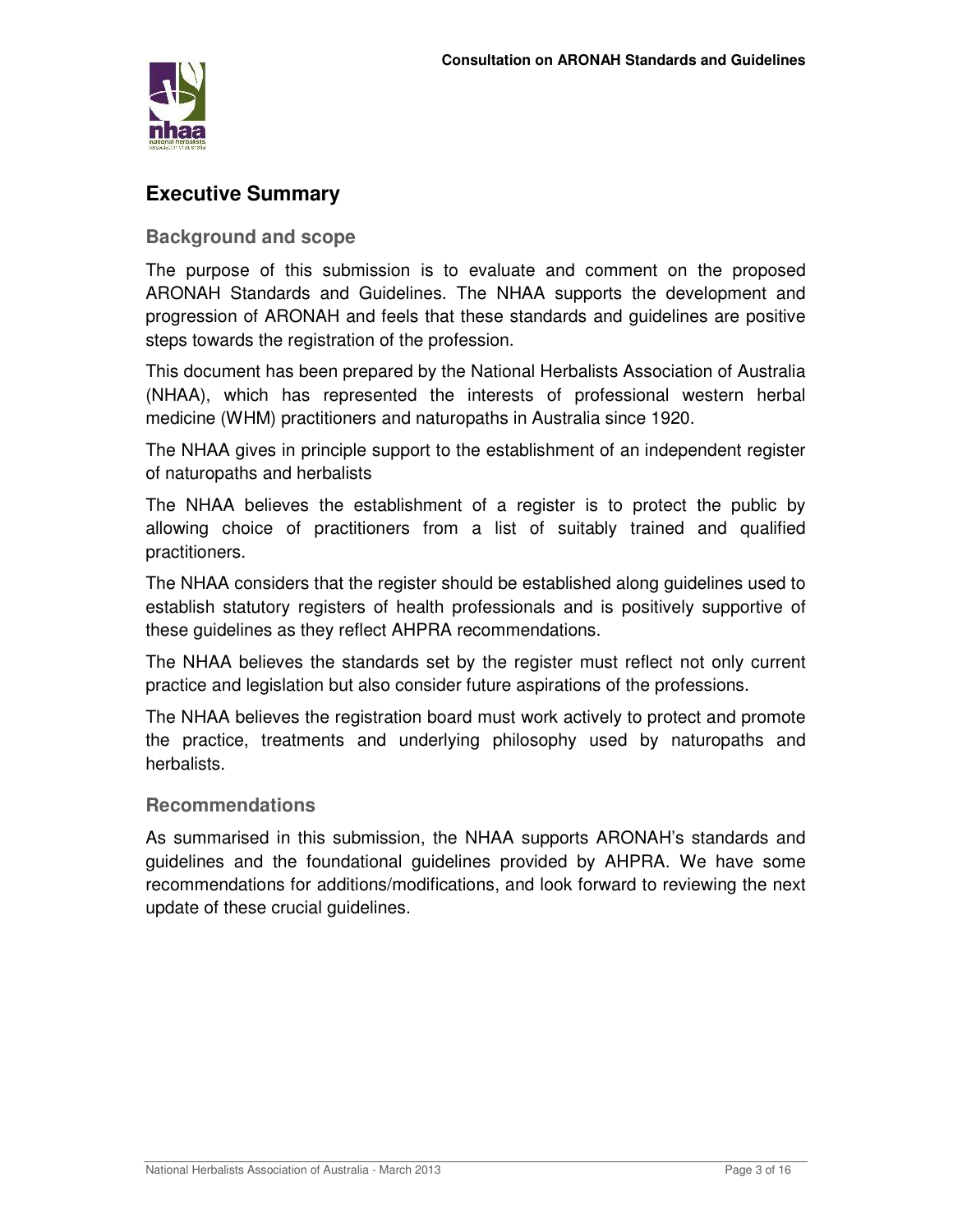

# **About the NHAA**

The NHAA is a peak professional association representing appropriately qualified Western herbalists and naturopaths using herbal medicines as their primary treatment modality. It is the oldest professional association of complementary therapists, founded in 1920 with a current full membership of approximately 850 (our total membership is around 1200 including student and companion members). This represents approximately one third of practising Herbalists and Naturopaths in Australia. The NHAA is the only national professional association specifically concerned with the practice and education of Western herbal medicine (WHM) in Australia. Members are required to adhere to the Association's Constitution and the Code of Ethics (including standards of practice). Details of the Constitution and the Code of Ethics and Standards of Practice of the Association are detailed in Appendices 1 & 2.

The primary aims of the NHAA are to:

- Promote, protect and encourage the study, practice and knowledge of medical herbalism.
- Disseminate such knowledge by talks, seminars and publications.
- Encourage the highest ideals of professional and ethical standards.
- Promote herbal medicine within the community as a safe and effective treatment option.

The vision held by the NHAA for the professional practice of herbal medicine is summarised in the following statements.

- Practitioners and the practice of herbal and naturopathic medicine are fully integrated into the primary healthcare system in Australia.
- The NHAA is recognised as the peak body for herbal and naturopathic medicine.
- Herbal and naturopathic medicine is accessible to all.
- The integrity of the profession of Western herbal medicine and naturopathy is maintained.
- The standards and quality of education of the profession continue to be promoted.
- Career opportunities and research pathways for herbalists and naturopaths are created.
- The integration of traditional medicine and evolving science is continued.

The NHAA is governed by a voluntary Board of Directors. Full members of the Association elect the Board of Directors, with each board member serving a two-year term after which they may stand for re-election.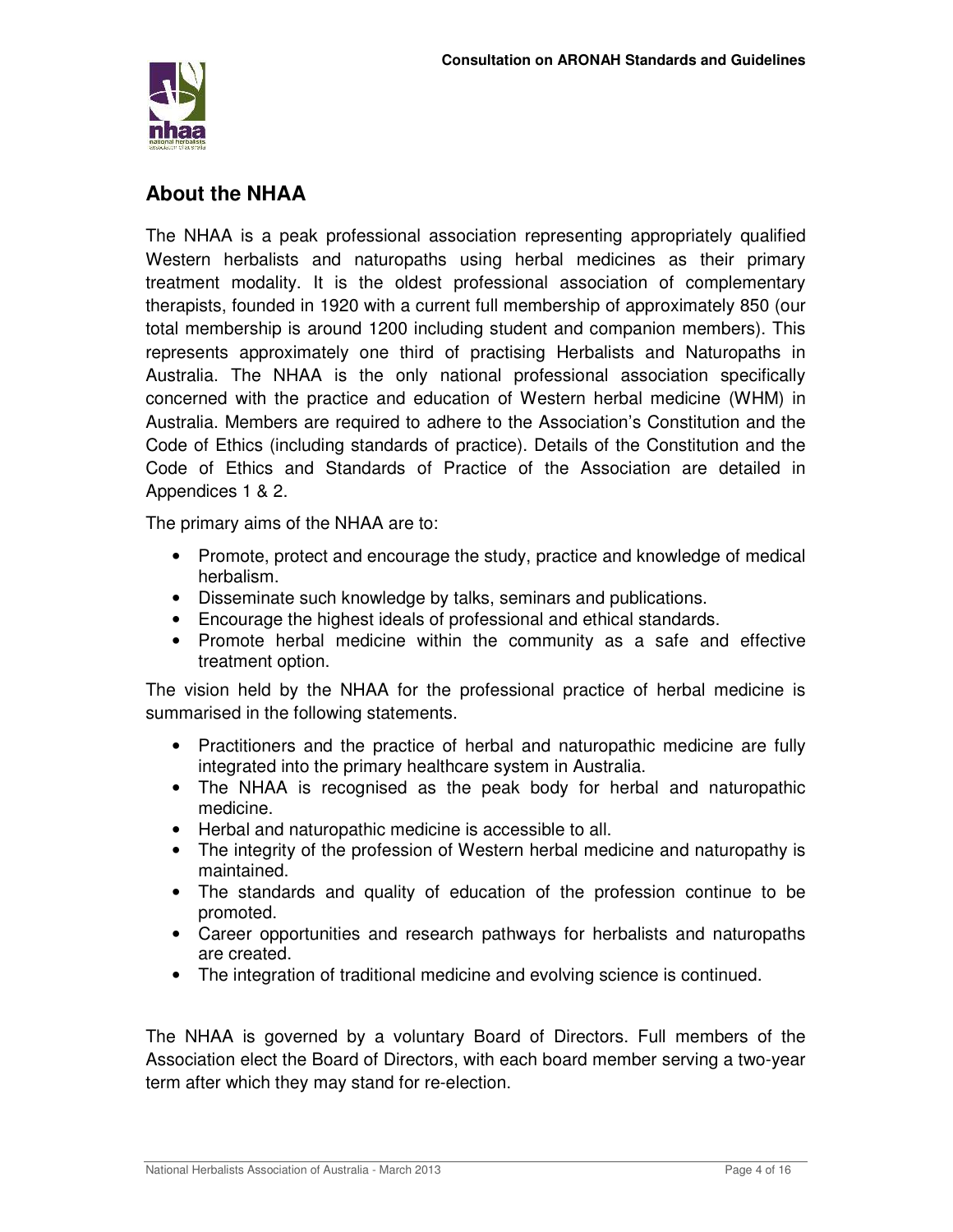

Full members of the NHAA have completed training in Western Herbal and Nutritional medicine sufficient to meet the educational standards as determined by the Examiners of the Board. These standards are set in consultation with tertiary educational institutions (standards in line with but exceeding the requirements of the NSW Health Training Package), and all members must adhere to a comprehensive Code of Ethics and Continuing Professional Education (CPE) program (see Appendices 2, 3 & 4). Membership consists of practitioners of Western herbal medicine who choose to use herbal medicine as their major modality of practice including Naturopaths, GPs, Pharmacists and Registered Nurses.

The NHAA publishes the quarterly Australian Journal of Herbal Medicine, a subscription journal covering all aspects of Western herbal medicine, and holds annual seminars on herbal medicine throughout Australia. An International Conference on Herbal Medicine has been held every 2-3 years since 1992.

Since its inception, the NHAA and its members have been at the forefront of herbal medicine and have been influential in areas ranging from education and practice standards, to government regulation and industry standards. The NHAA has a strong commitment to achieving high educational standards in herbal medicine practice and supports the regulation of the profession.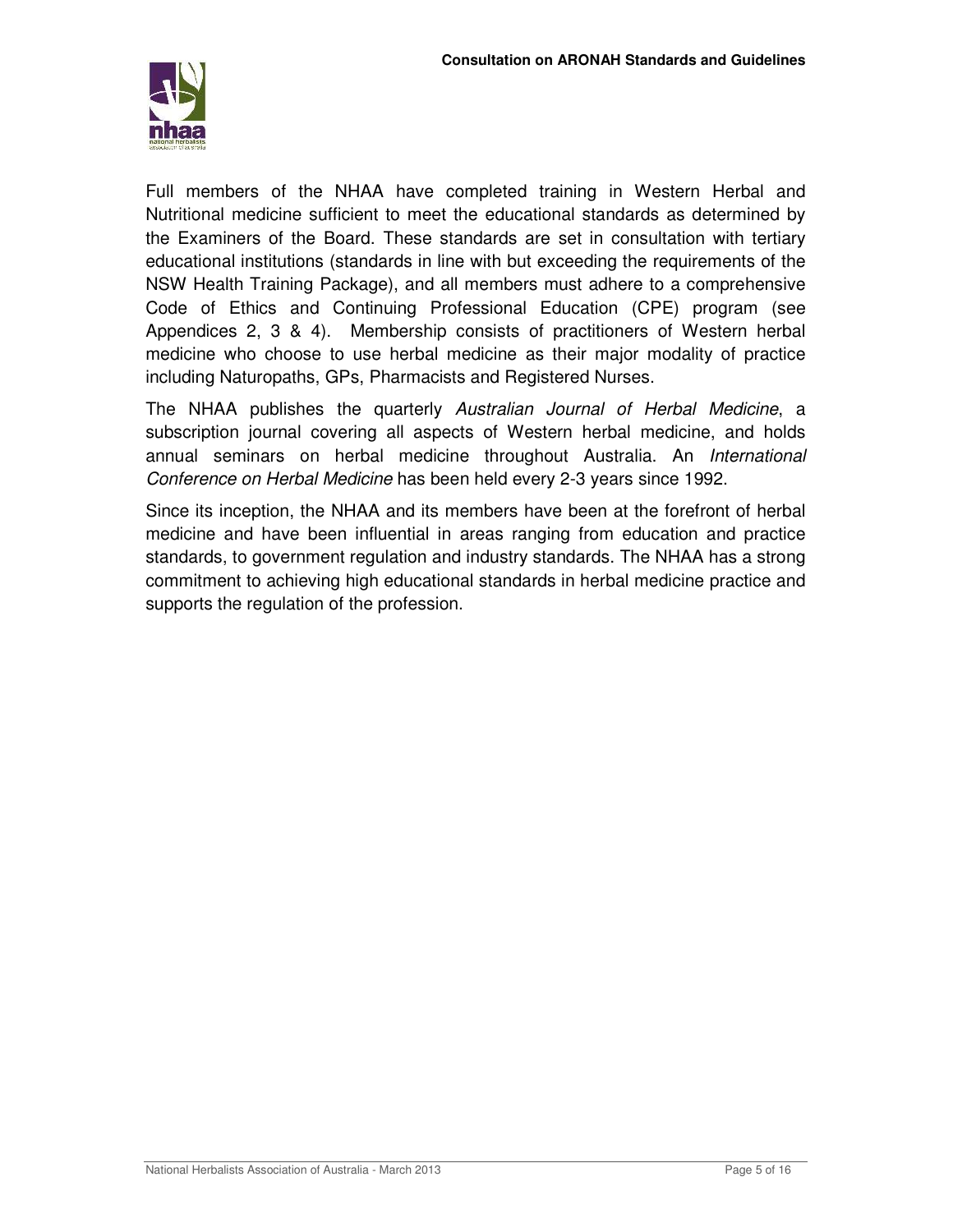

# **NHAA responses**

**Proof of Identity Requirements** 

**Comment**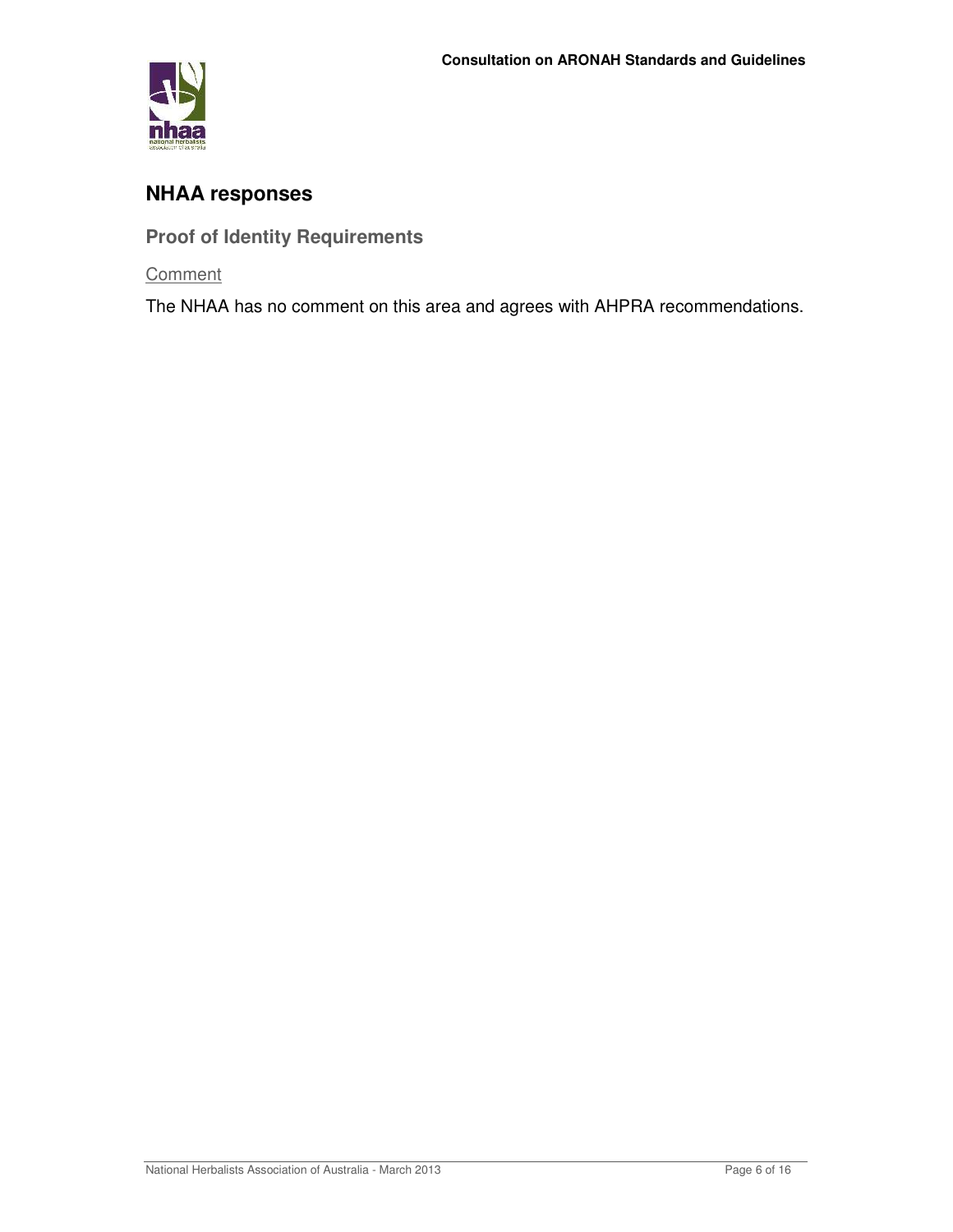

# **Criminal History Skills Register Standard**

**Comment**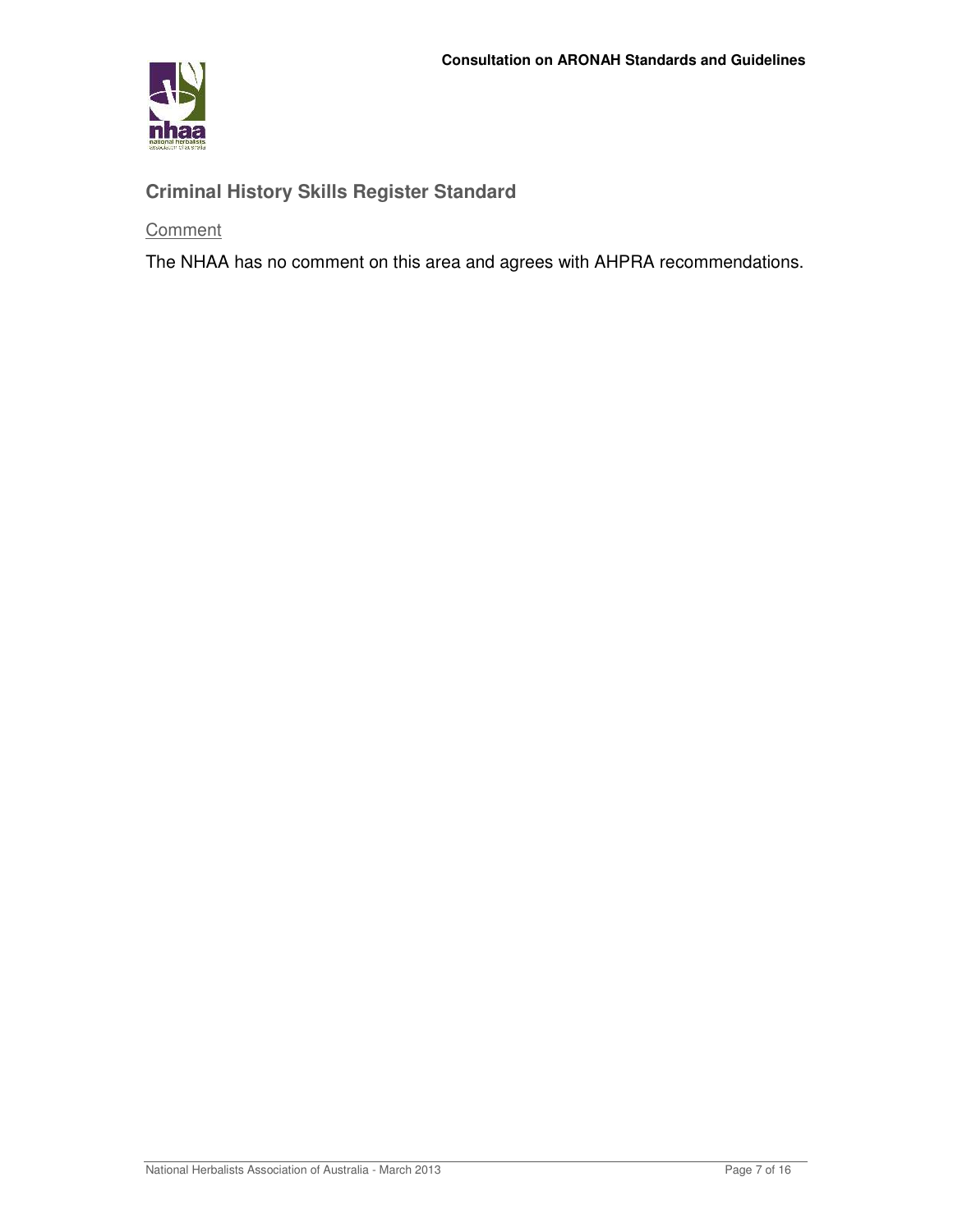

# **English Language proficiency guidelines**

**Comment**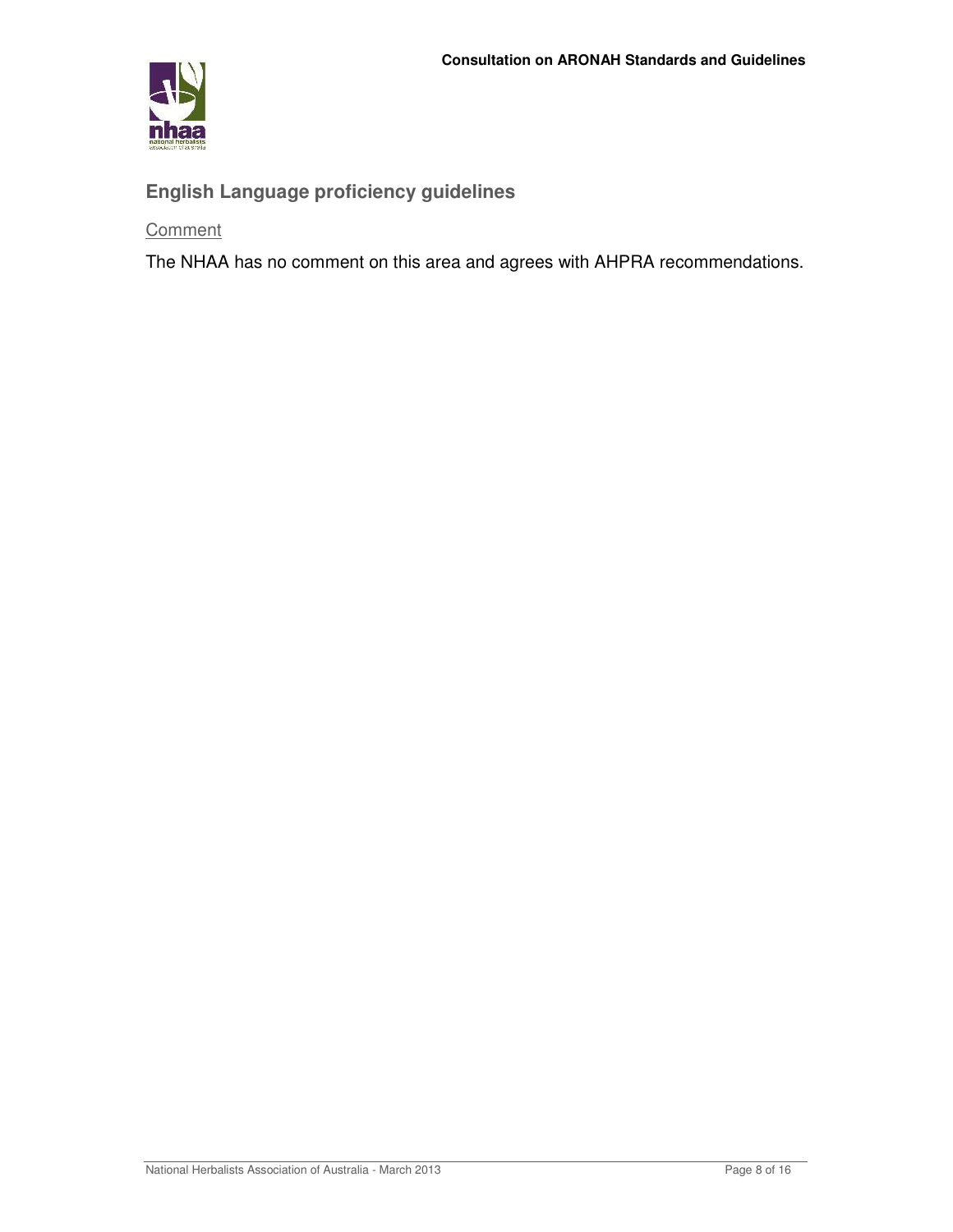

# **Code of Conduct**

**Comment** 

The NHAA agrees with the Code of Conduct proposed. We have suggested two inclusions below.

Review

### **2.2 Good care**

### Telehealth consultations

The NHAA would like to see the inclusion of a good care guideline that relates to email, internet and telephone consultations. We would like to point out that an increasing number of practitioners are using the Internet to conduct consultations. The NHAA has concerns with this practice and emphasises that practitioners should be making a decision to treat a patient/client remotely only if it is in the best interest of the individual patient/client.

Please find below 5.1.1 from the NHAA's Code of Ethics:

### **5.1.1 Email, internet and telephone consultations**

Any initial consultation must be face to face. Where in exceptional circumstances this is not practical the practitioner:

a) must ensures that the patient is assessed by an appropriately qualified practitioner before any course of treatment is recommended;

b) has the responsibility to sight any relevant reports generated from a consultation conducted by another appropriately qualified practitioner prior to the email or telephone consultation;

c) conduct follow up consultations in absentia provided that the practitioner evaluates the progress of the patient competently;

d) conduct a face to face follow up consultation at least every 12 months.

Fees may be charged for email, internet or telephone consultations however health fund rebates cannot be claimed for these consultations.

Receipts issued for email, internet or telephone consultations must clearly state that the fee charged is for the email, internet or telephone consultation and that a health fund rebate is not available.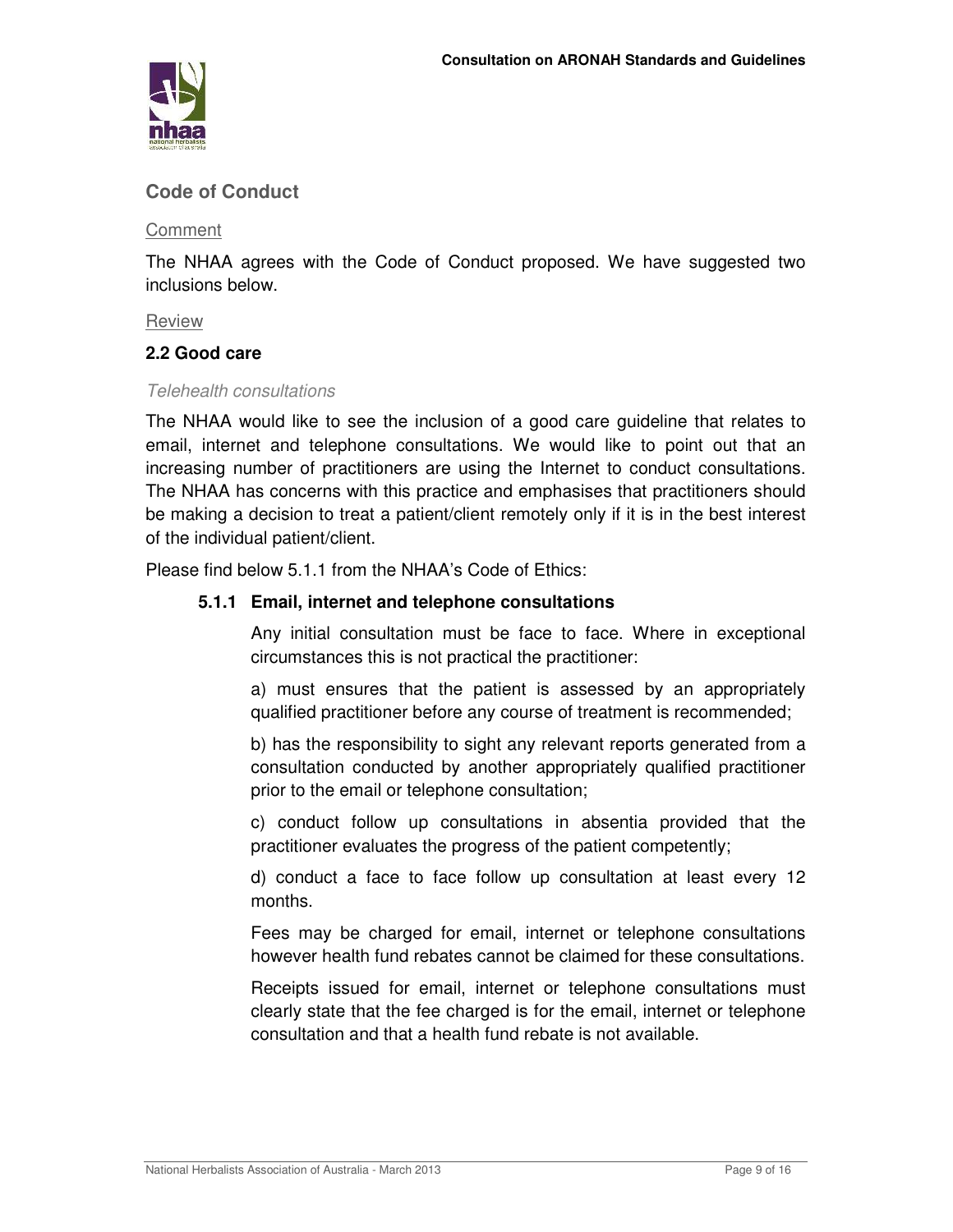

### Adequacy of premises

In addition, the NHAA would like to see reference to adequacy of premises within this guideline. Appropriate premises are a critical component of providing good care to patients/clients.

Please find below 5.2 from the NHAA Code of Ethics:

### **5.2 The Premises**

Practitioners shall maintain working conditions suitable for the professional practice of medical herbalism.

The clinic premises shall be of high standard in order to reflect favourably on herbal medicine and the profession.

The minimum requirements for a professional clinic shall be a separate clinic space for private consultations, a separate waiting area, and hygienic washroom and toilet facilities in accordance with local government requirements for medical rooms.

The clinic environs must be well maintained and appropriately clean.

Access to all records, whether written or computerised, shall be restricted to only those personnel who are authorised to view this material.

Medicines prepared for a patient's use shall be prepared in accordance with the strictest standards of hygiene and shall be labelled in the manner stipulated by the relevant government bodies.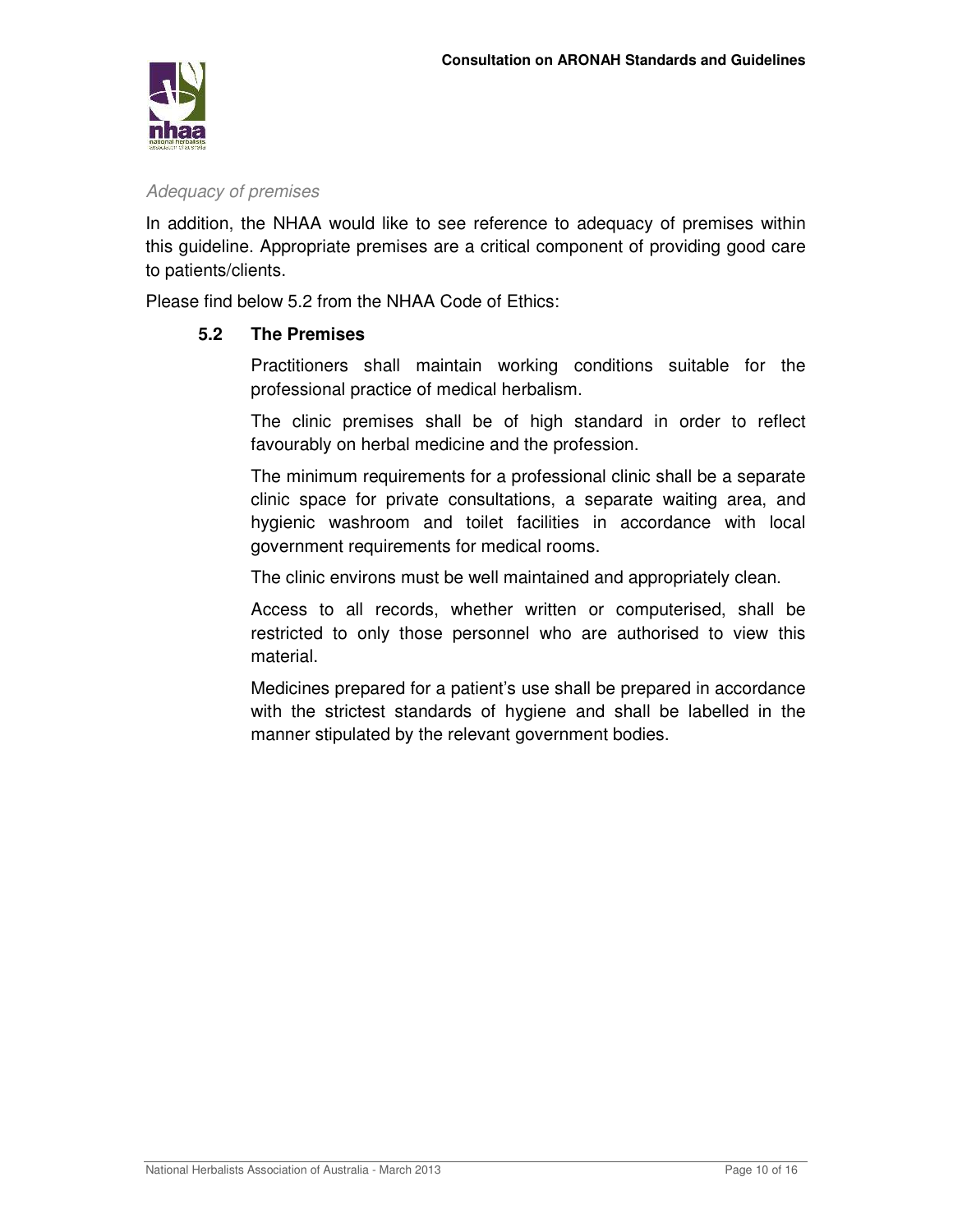

**Guidelines for Advertising of Naturopathic and Western herbal medicine services** 

### Comment

The NHAA agrees with the advertising guidelines proposed by ANRONA. However, we would like to point out that many practitioners are currently in breach of these guidelines (e.g. the use of testimonials, terms such as specialist and registered) and we suggest that practitioners will need to be educated about the appropriate use of advertising. In particular prior to joining the register, practitioners attention should be drawn to the following guidelines.

### Review

- 4. What is acceptable advertising?
- 5. What is unacceptable advertising?

The NHAA agrees with the acceptable and unacceptable advertising guidelines proposed. The NHAA has observed that some practitioners are currently in breach of this guideline, in particular with the use of testimonials. This is an area that needs to be highlighted to practitioners. In addition, we recommend the provision of an appendix providing examples of acceptable and unacceptable advertising under the guidelines particularly in relation to claims. This will better enable practitioners to comply.

### 6.3.2 Advertising of specialties and endorsements

The NHAA supports ARONAHs specialties and endorsements guidelines. However, the NHAA has observed that the terms "specialist" and "registered" are frequently misused. We believe there is a lack of understanding of this term among practitioners and suggest that ARONAH educate practitioners about the definition of the term "specialist" and "registered" prior to joining the register. In addition, it is suggested that ARONAH provide alternative examples of appropriate terms such as "special interest in" or "area of interest" (e.g. has a special interest in mental health).

### 6.5 Use of titles in advertising

The NHAA agrees with this guideline. However, would like to highlight that discounts and specials are currently often used by practitioners. This is another area that should be highlighted to practitioners, and one they will need to be educated about.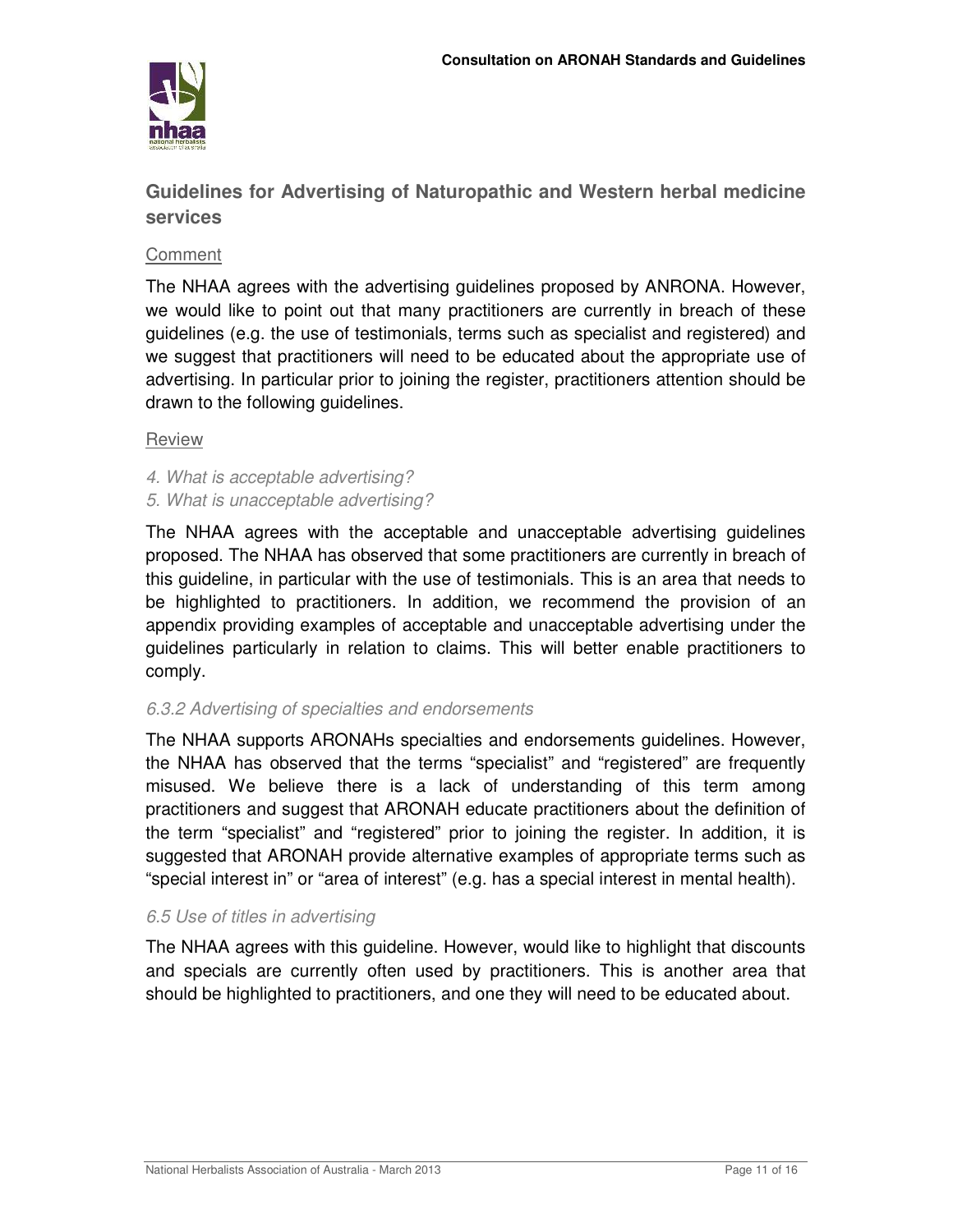

# **Professional Indemnity Insurance Register Standard**

**Comment**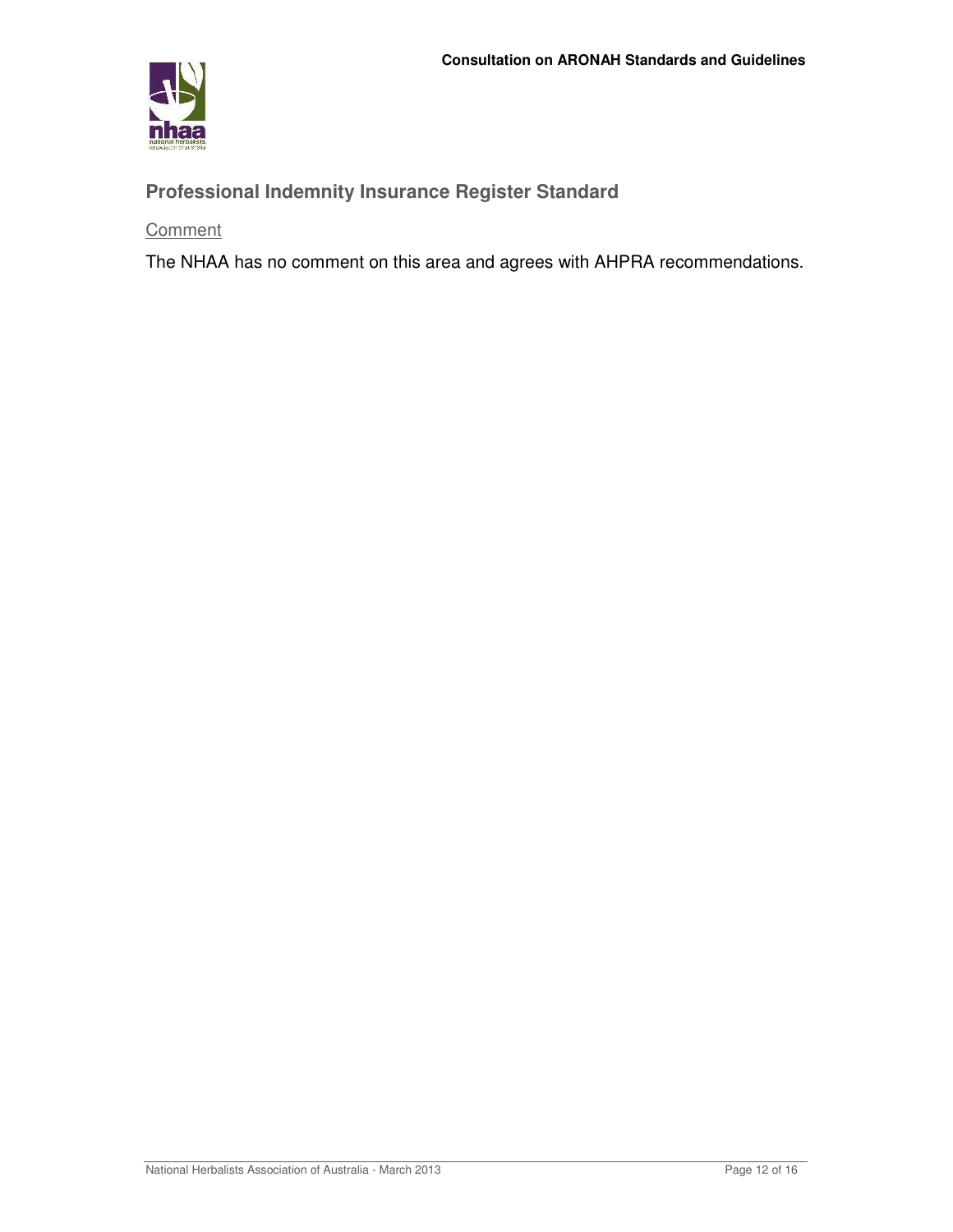

## **Guidelines for continuing professional development**

#### **Comment**

The NHAA agrees to overall CPD program format; however some elements may benefit from clarification. Additionally, further documentation on whether ARONAH intends to "approve" CPD activities offered by entities as practiced by some associations, may need to be included in this standard.

### Review

#### **Requirements**

- 1. The NHAA is unsure why ARONAH has chosen to scale CPD requirements up to final levels upon opening the register. Practitioners already complete CPD to maintain association membership and the 40 points set by ARONAH should not be particularly onerous to current practitioners. However having chosen to do so; while the scaled implementation of CPD requirements are plainly stated for applicants that join in the first year of the registers induction, this requirement may confuse those joining in later years, particularly during years 1-4. This may require the insertion of dates prior to publishing the final document.
- 6. Needs to more clearly state that 1 CPD point equals 1 hour of active learning.
- 11. CPD requirements should be outlined for those changing from one form of registration to another, e.g. from researching to practice etc.

### **Definitions**

A sample list of acceptable activities under the various types of education outlined (e.g. informal education) beyond the general categories already listed, will save ARONAH staff from inevitable queries from registrants seeking clarification.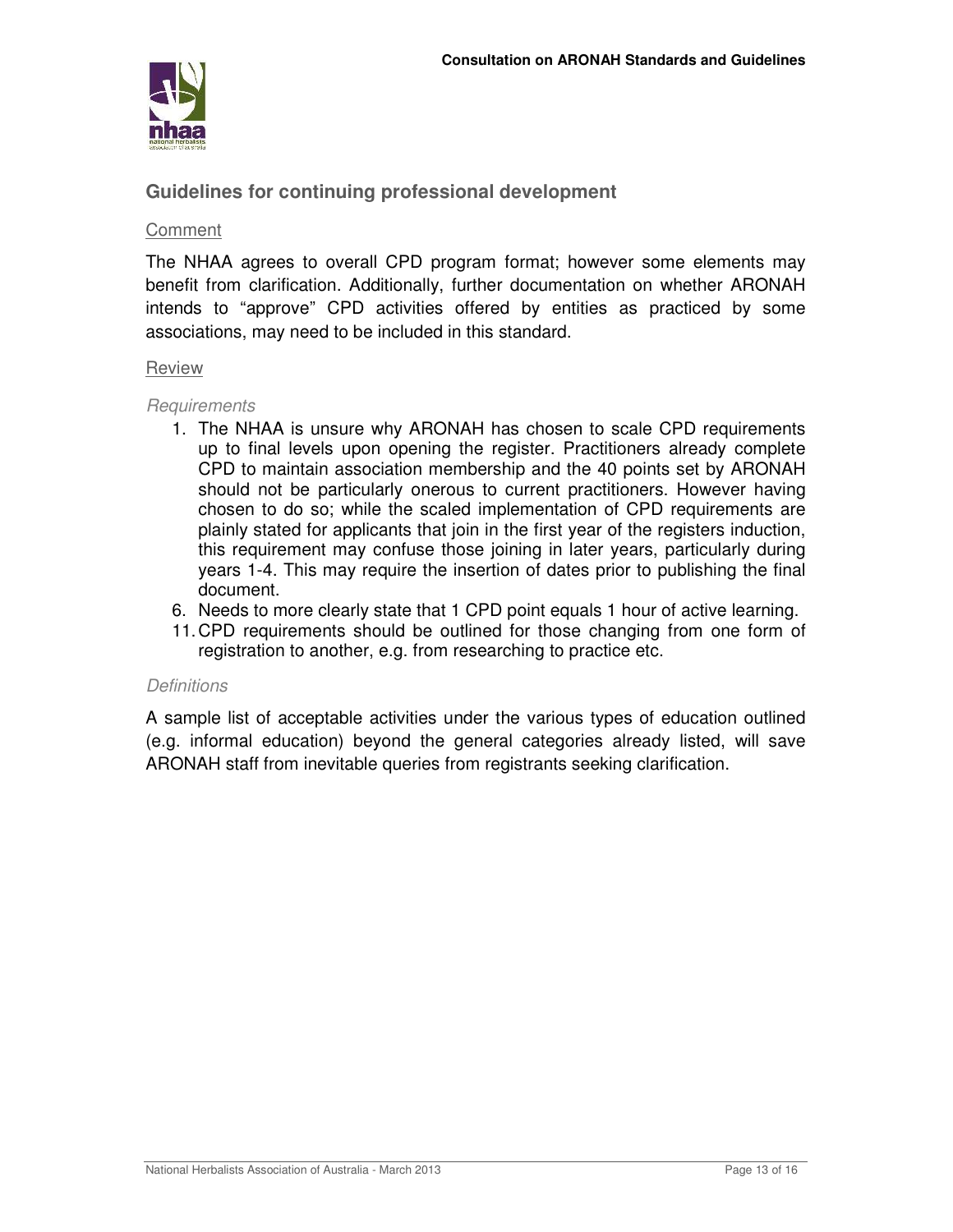

### **Guidelines on patient record keeping**

### Comment

Overall, the NHAA concurs with the standard titled Guidelines on Patient Records, with some small recommended changes outlines below.

### Electronic Records

In order to meet legal requirements for maintaining records (e.g. changes made to the record must be signed, dated and previous entry remain visible), purpose built software should be used that prevents the erasure of patient record data. Where such software is not available, reasonable efforts should be made to preserve original files, e.g. Hard copy back-up, PDF back-up and archiving of records or some other method of data storage that will meet legal requirements.

#### Review

Proviso should be added that any change in laws related to Patient records will instigate an immediate review of the standard.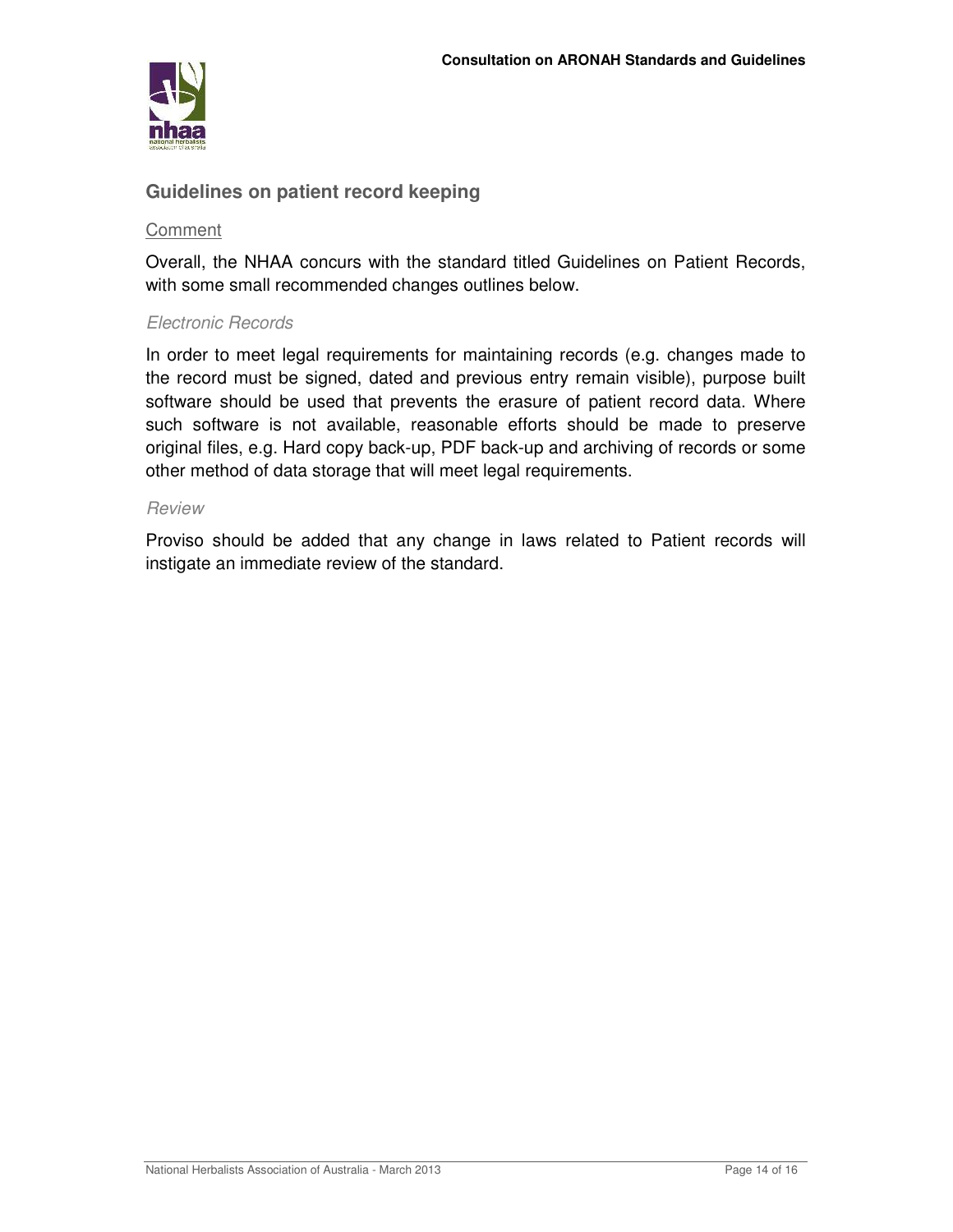

### **Recency of practice guidelines**

### **Comment**

The NHAA agrees with most of the terms outlined for the recency of practice standard, including the number of hours over 3 years required for recency, which is very generous. We do however feel the Schedule A requirements are a bit limited in scope.

### Schedule A requirements

Recency of practice is generally required to ensure that a practitioner maintains skill, knowledge and safety in the profession to which they aspire to practice. Where these skills and knowledge cross over in to other professional areas such as health, education and research, some consideration should be given as to whether these activities contribute to the above attributes that are deemed the requirements for safe practice. For example a nurse or Doctor who may be working primarily in those areas and may be teaching or researching part-time within the fields of Naturopathy or Western Herbal Medicine, with the addition of a targeted CPD program, would be able to maintain the desired attributes. Schedule A does not seem sufficient to cater to this group. We are concerned such stringent guidelines may also be a barrier to practitioners seeking to undergo post-graduate studies or research without a clearer path for re-registration or more importantly maintaining their registration. While we recognise that Schedule B may meet these groups requirements for re-entry, it does not seem suitable for a professional who wishes to maintain their registration while working in a manner that does not meet Schedule A's requirements.

### Schedule B requirements

There is some concern regarding the clarity of Schedule B requirements. While these may seem clear to those who have experience in evaluating such applications, they can be confusing to applicants. The NHAA suggest an appendix which outlines potential supporting documentation for applicants or if deemed beyond the scope of the standard a statement that directs the potential applicant to where such assistance can be found.